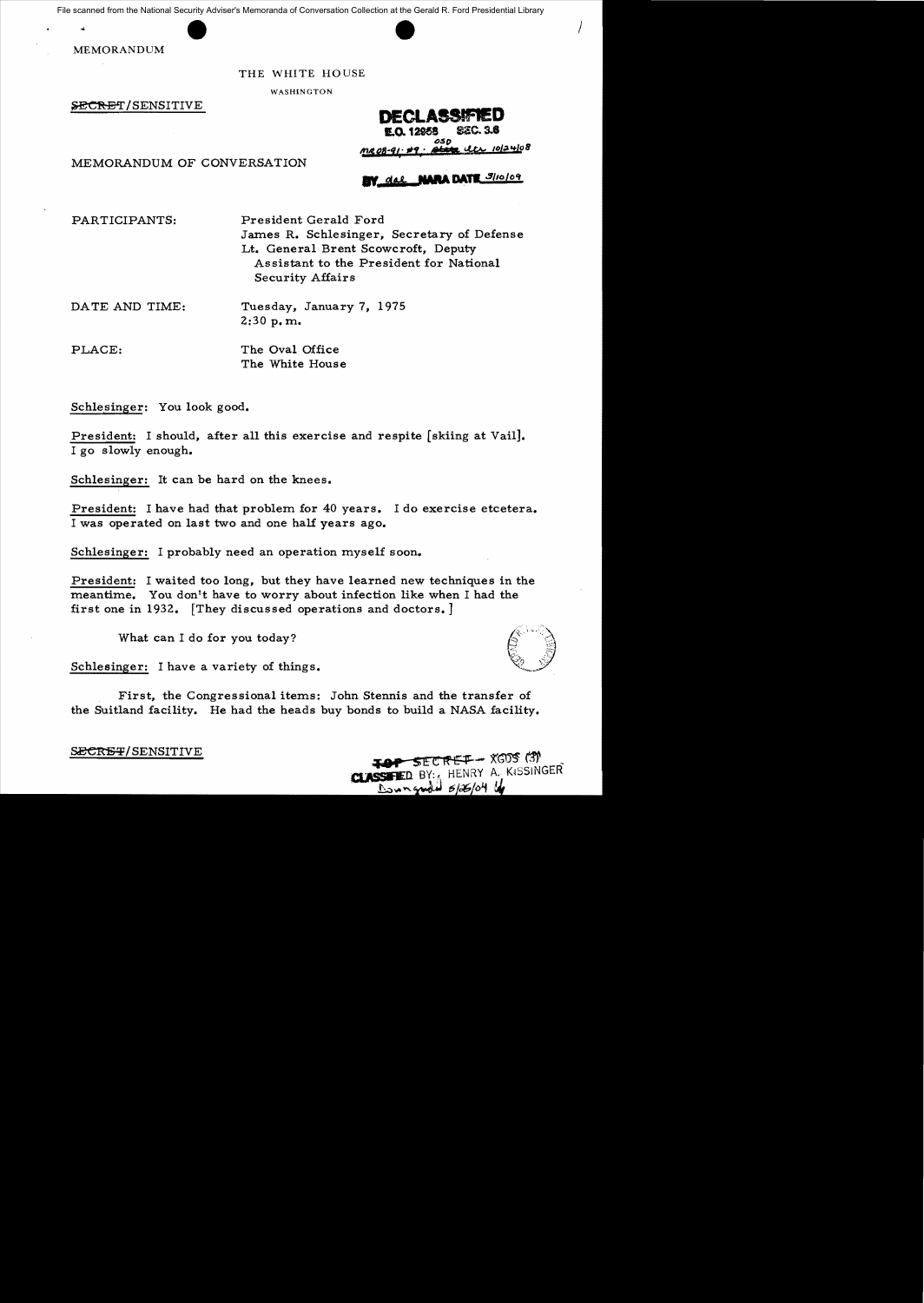## **EXECUTE:** SECRETIVE 2.

This is the first time Stennis has hit me on this. I think he feels he enticed them to buy the bonds and he is out on a limb. The issue is he failed his people.

President: How many people are involved?

Schlesinger: About 2000. The Navy would like to move -- because of the high cost of living.

President: If Mathias and Beall come to you, what will you say?

Schlesinger: That the Navy wants the Mississippi facility.

President: Can it be justified?

Schlesinger: Not really. The cost of living is the only one, but that is not very persuasive.

President: You will have to take the heat.

Schlesinger: That I understand. But you said you wanted no moves in this direction.

President: I will take the position that I assume the Navy can justify it and that it makes sense.

Schlesinger: I will try to hold Stennis off, but I just wanted your prohibition lifted.

President: Okay. But Beall and Mathias are yours.

Schlesinger: I am worried about Pastore. He wants that to replace the stuff and he wants the Navy out of Newport.

Hebert said he didn't want any publicity before he got back to town. It is in the Wall Street Journal today.

President: I will get the paper. But I plan to give a speech Sunday authorizing the thing. I will call Eddie.

Schlesinger: The next issue is Jackson. I have tried to meet with him on Vladivostok. He has delayed talking with me. I could fly out to Washington to talk to him.

SEGRET/SENSITIVE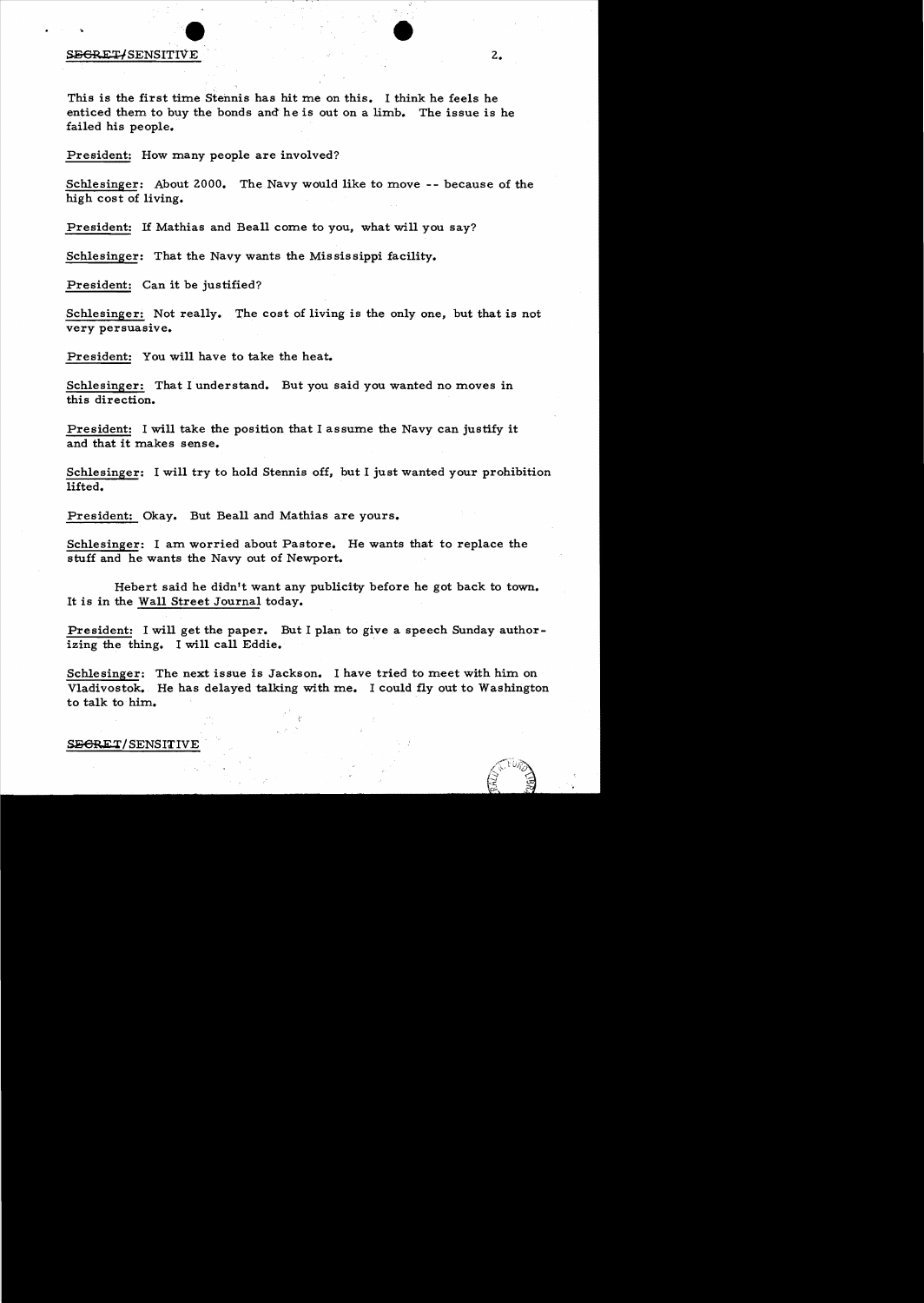President: What is his objection? He wants us to renegotiate for lower numbers?

Schlesinger: That is a non-starter. He wants publicity, but he also has a problem. One problem is in cruise missiles. The Vladivostok stories were about ballistic missiles; now it isn't included. It is better for us to get it out rather than have him do it. He will say it's a concession after the fact.

President: How much substantive difference does it make?

Schlesinger: The real difficulty is to have this issue wrung out of us. He will work it like he has the G-class submarine issue. I think it should be aired prior to his hearings.

President: How?

Schlesinger: I haven't thought it out.

President: Is it still a live issue?

Scowcroft: Yes, we said we would consider it as applying just to cruise missiles. But we have an uphill fight.

President: The fact is that at Vladivostok we used the term "ballistic." DOD hasn't been all that eager for cruise missiles. Is there a substantive is sue?

Schlesinger: It is not clear to me that we can deploy one before 1982-83. As a substantive issue it is not that important. That is only important to handle so Scoop can't make an issue of it.

President: Can't we say that actually we were talking about ballistic missiles and substantively it doesn't make much difference? We will be negotiating further reductions, and knocking cruise missiles out of the R and D program as a first step.

Schlesinger: The cruise missiles have been worrisome to the Soviets.

President: If the Vladivostok agreement is so fragile it can't survive this in the Senate, we are in bad shape.

Schlesinger: The trouble is that this could be a cause celebre. We could perhaps announce our position -- if it is as Brent says.

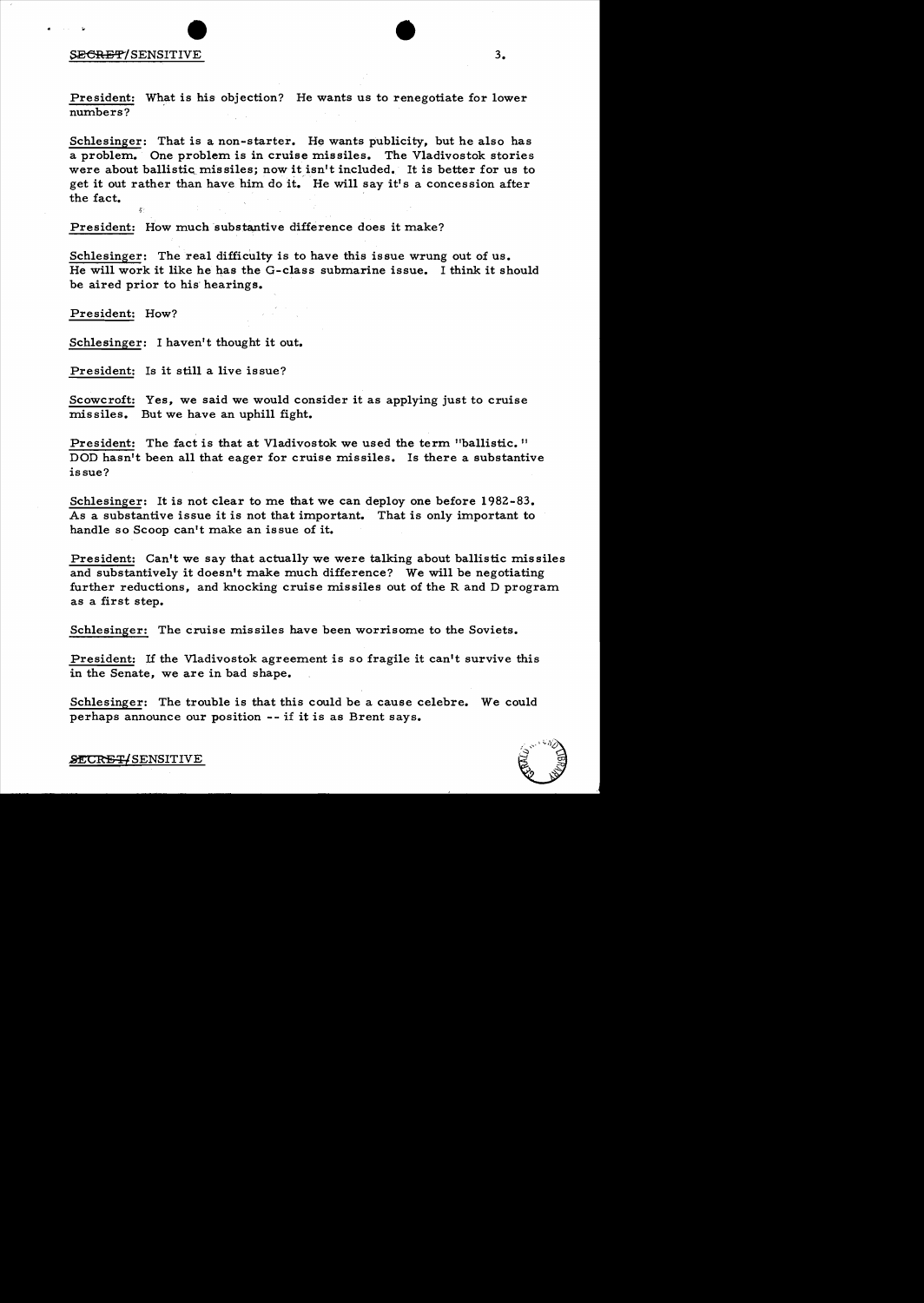## $\texttt{SECRE}$  +  $\texttt{SENSTITIVE}$  4.

,. ..

Scowcroft: The problem with publicity is it freezes our position or forces public discussion of our quid pro quo for falling off it.

President: Didn't Congress knock out the money for cruise missiles the year before last? Get me the record on that and how hard Scoop worked to keep it in.

Schlesinger: Scoop worked hard to keep it in. That will make him more bitter.

President: Let's get the whole story.

Schlesinger: Congressmen are prone to change arguments.

President: We'll look it over, but my intuition is as I have indicated. I don't think it is that significant an issue.

Schlesinger: Scoop can't make a very strong argument on Vladivostok because it is an equal agreement. The statement Perle wrote up is not very good; it says "the MIRV numbers are wantonly high." Actually he had the same sort of MIRV numbers in his earlier proposal. I think we are not in bad shape.

CE FURN

SECRET/SENSITIVE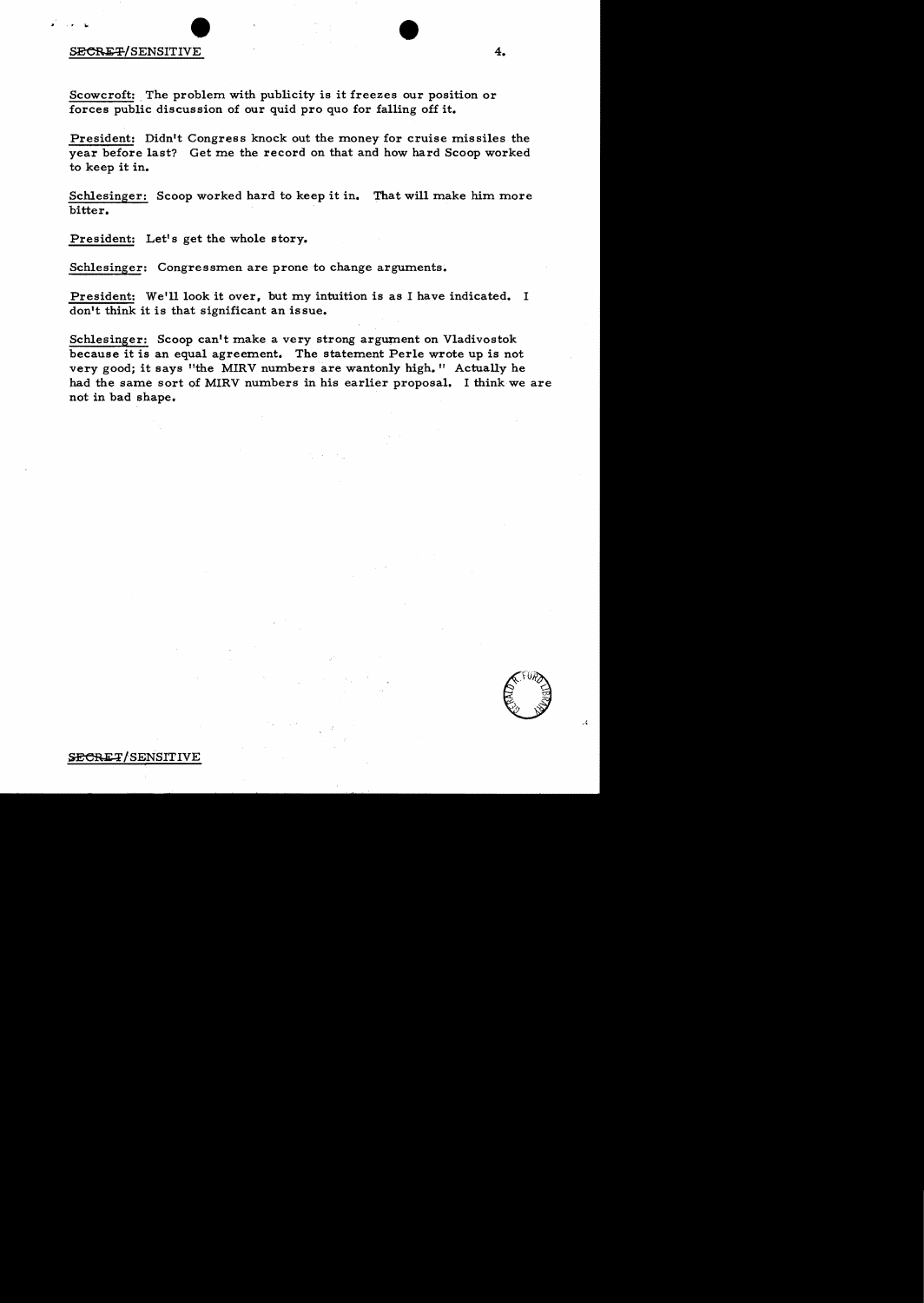P/Schleinen 7 Jan 75  $2.30$  $\lambda$  Your look pool 1 Ikmel, open all tre spraise aussite 2 gr S St cur en hardance huses. P I have hat that pir for 40 yrs. I do granis etc, Was spendtal on last a 12 pro spor S I pertohy wild an open myself som in concentaire. Desit hours any about confection bitre when I had, stone in 1938. ( dearward opened doctors) What can I do for your later ? S 8 howe a wounty things 1st Cong trons: John Stenies. Transfer of Suitland foundity. He has a location boug bound to build a NASA facality, et time Sternis his hit me on the & Trinh be fils he entired them to my a bonds & he is ontina hand, The issues he forted his people. P How may people manshved? S about Zoro, the hang would bit to mace - high cast of living Blum<br>P des Mathias + Beall court to your, what will you say? P Can it be pertipsed? S hot welly. Cost of hising continues, but that not Muy persuasive. P You will broute take a heat P I will take partien that I cessionne have comprehense AUTHORITY for mil 08-91, 49 **By 10** NARA, DATE  $8/17/09$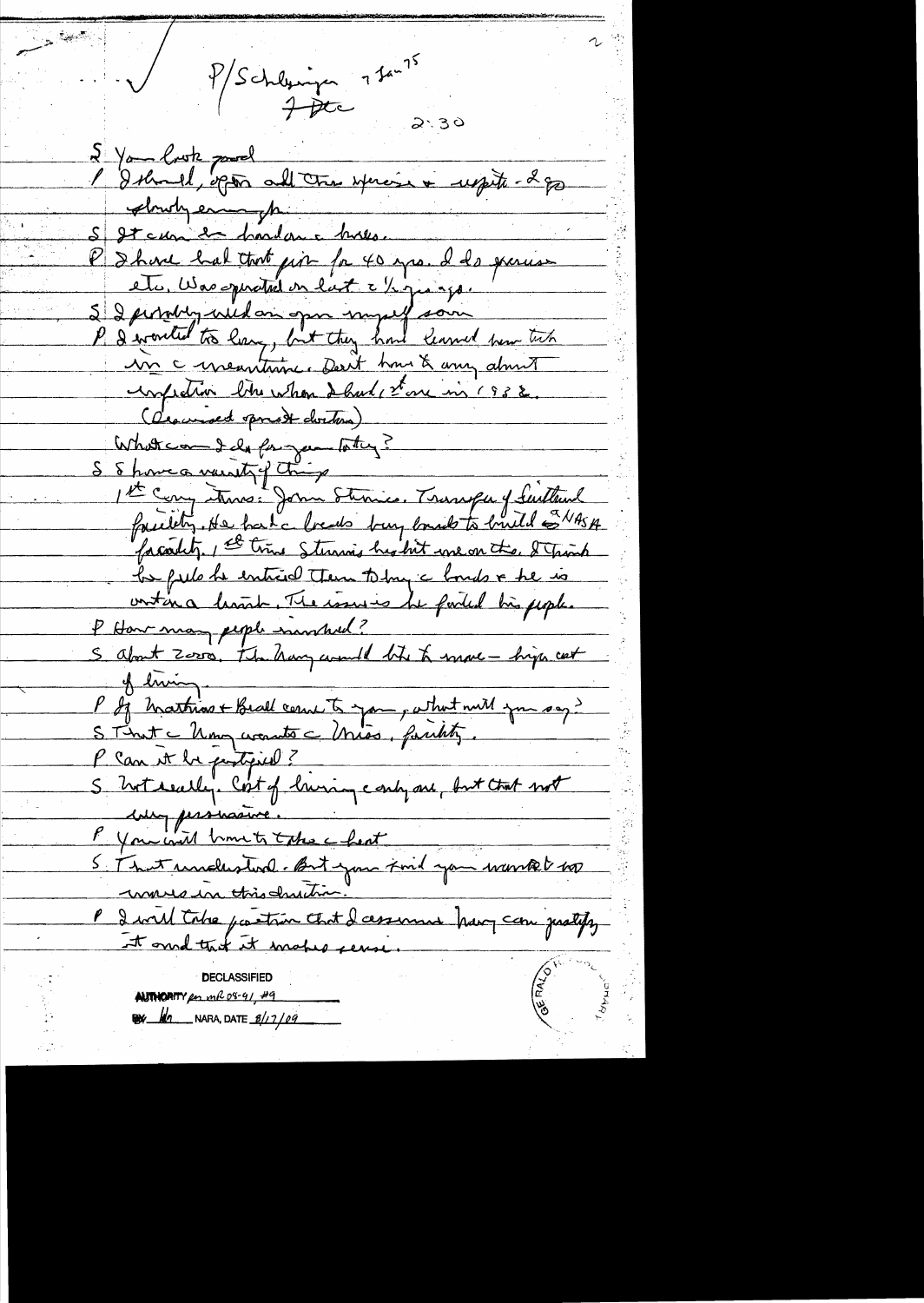S'I would try to hold Stemins of, but I just wonted eau pirbutaire defter. " S I was id don't fastal. He wants that to replace stoff change took and of hear put Hebert said hi didn't rement public to begun he got bask to Time. It is incel st Today P Cet c paper, But I plan to give speech Sunday authing a thing. I will call tidlie. S but ware is Jackson. I hung tril to mut a/hi could fly out to color into talk time Mont is bis depetien? Resugation for laurents. SThota won-starter, He wonto publicity, hit he also his a put. On put is in cruise missiels. The Otrel staves whe lodlestic; were it with inclouded. Birther for me to get and rather than how hinds it He will say concession after = fact P How much internative of dresst make. SThe search front is that this wais aroung cout of no. It's will work it When he have a class sort issue. I think it should be and print his hearing. & Norm-? S I hoperent that it are to the state of the ce laid comer P Fact is that at Vlad une used term "bullestre" DOD hom't been all that eager for course If those a gods. wind S It not clear 5 mm that and can deply are life 1962-83, as fuls, issue it is not that

ws T